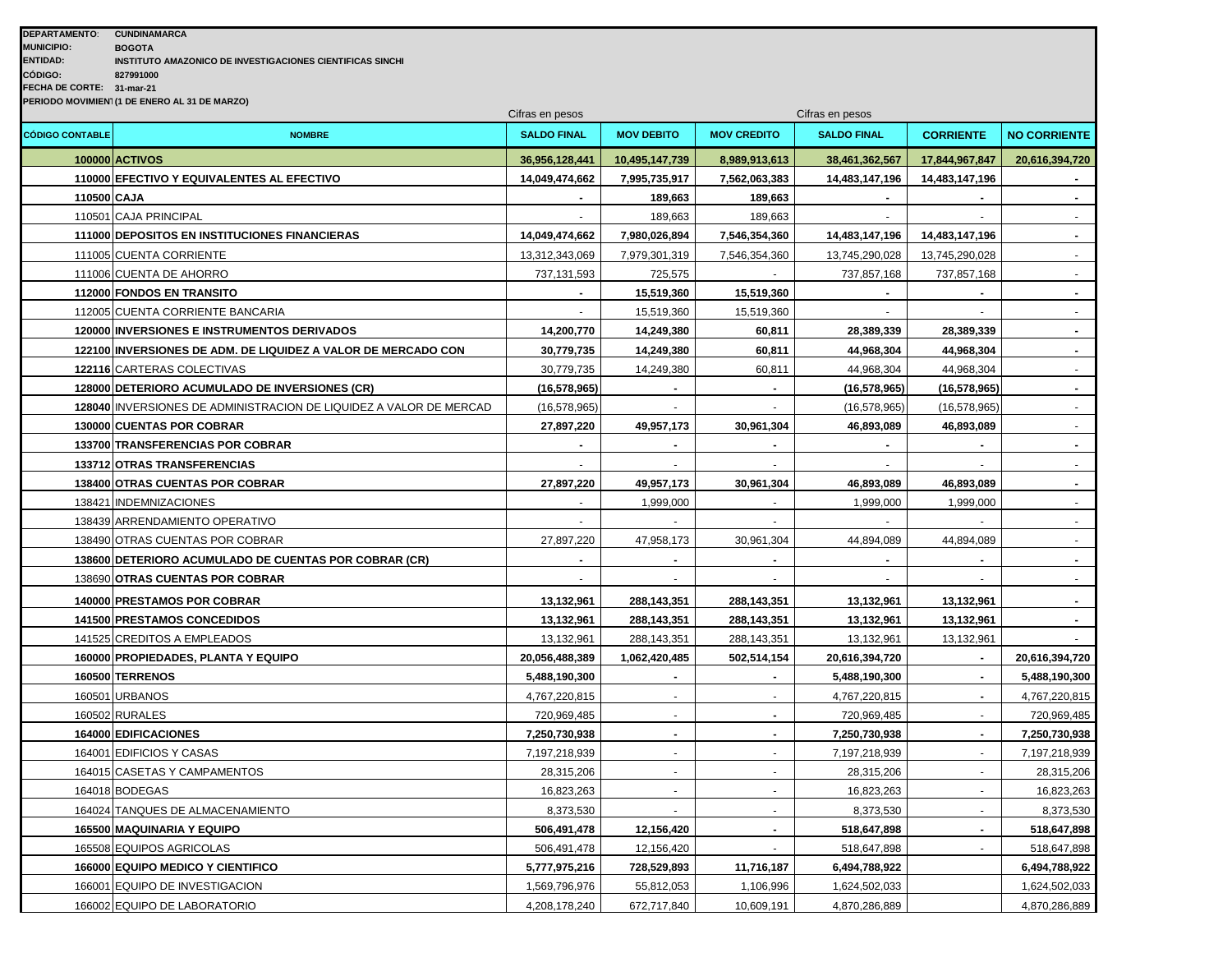| 166500 MUEBLES ENSERES EQUIPOS DE OFICINA                        | 1,650,975,991   | 213,802,186      | 228,353,401    | 1,636,424,776      |                 | 1,636,424,776      |
|------------------------------------------------------------------|-----------------|------------------|----------------|--------------------|-----------------|--------------------|
| 166501 MUEBLES Y ENSERES                                         | 824,958,837     | 209,696,686      |                | 1,034,655,523      |                 | 1,034,655,523      |
| 166502 EQUIPOS Y MAQUINAS DE OFICINA                             | 826,017,154     | 4,105,500        | 228,353,401    | 601,769,253        |                 | 601,769,253        |
| 167000 EQUIPOS DE COMUNICACIÓN Y COMPUTACIÓN                     | 1,865,099,238   | 69,228,541       | 44,945,592     | 1,889,382,187      | $\blacksquare$  | 1,889,382,187      |
| 167001 EQUIPO DE COMUNICACIÓN.                                   | 200,771,978     | 32, 347, 321     | $\sim$         | 233,119,299        | $\blacksquare$  | 233,119,299        |
| 167002 EQUIPO DE COMPUTACIÓN                                     | 1,664,327,260   | 36,881,220       | 44,945,592     | 1,656,262,888      | $\blacksquare$  | 1,656,262,888      |
| 167500 EQUIPO DE TRANSPORTE TRACCION Y ELEVACION                 | 470,593,114     |                  | $\blacksquare$ | 470,593,114        | $\blacksquare$  | 470,593,114        |
| 167502 TERRESTRE                                                 | 264,994,836     |                  | $\sim$         | 264,994,836        |                 | 264,994,836        |
| 167504 MARITIMO Y FLUVIAL                                        | 205,598,278     |                  |                | 205,598,278        |                 | 205,598,278        |
| 168500 DEPRECIACIÓN ACUMULADA DE PROPIUEDADES PLANTA Y EQ(CR)    | (2,953,567,886) | 38,703,445       | 217,498,974    | (3, 132, 363, 415) |                 | (3, 132, 363, 415) |
| 168501 EDIFICACIONES                                             | (465,949,825)   |                  | 34,846,335     | (500, 796, 160)    |                 | (500, 796, 160)    |
| 168504 MAQUINARIA Y EQUIPO                                       | (144, 304, 190) |                  | 15,619,523     | (159, 923, 713)    |                 | (159, 923, 713)    |
| 168505 EQUIPO MEDICO Y CIENTIFICO                                | (1,222,060,127) | 8,667            | 90,819,497     | (1,312,870,957)    |                 | (1,312,870,957)    |
| 168506 MUEBLES ENSERES Y EQUIPO DE OFICINA                       | (525, 550, 509) |                  | 43,455,202     | (569,005,711)      |                 | (569,005,711)      |
| 168507 EQUIPO DE COMUNICACIÓN Y COMPUTACION                      | (463,242,031)   | 38,694,778       | 27,386,407     | (451,933,660)      |                 | (451, 933, 660)    |
| 168508 EQUIPO DE TRANSPORTE TRACCION Y ELEVACION                 | (132, 461, 204) |                  | 5,372,010      | (137, 833, 214)    |                 | (137, 833, 214)    |
| 190000 OTROS ACTIVOS                                             | 2,794,934,439   | 1,084,641,433    | 606,170,610.00 | 3,273,405,262      | 3,273,405,262   |                    |
| 190200 PLAN DE ACTIVOS PARA BENEFICIOS A LOS EMPLEADOS A LARGO   | 133,032,834     |                  |                | 133,032,834        | 133,032,834     |                    |
| 190202 RECURSOS ENTREGADOS EN ADMINISTRACION                     | 133,032,834     |                  |                | 133,032,834        | 133,032,834     |                    |
| 190500 BIENES Y SERVICIOS PAGADOS POR ANTICIPADO                 | 178,483,644     | 4,290,269        | 48,971,815     | 133,802,098        | 133,802,098     |                    |
| 190501 SEGUROS.                                                  | 178,483,644     | 4,290,269        | 48,971,815     | 133,802,098        | 133,802,098     |                    |
| 190600 AVANCES Y ANTICIPOS ENTREGADOS                            | 529,065,715     | 294,965,389      | 522,463,558    | 301,567,546        | 301,567,546     |                    |
| 190603 AVANCES PARA VIATICOS Y GASTOS DE VIAJE                   | 8,790,269       | 64,255,375       | 53,370,982     | 19,674,662         | 19,674,662      |                    |
| 190604 ANTICIPO PARA ADQUISICION DE BIENES Y SERVICIOS           | 520,275,446     | 230,710,014      | 469,092,576    | 281,892,884        | 281,892,884     |                    |
| 190700 ANTICIPOS O SALDOS A FAVOR POR IMPUESTOS Y CONTRIBUCIONES | 586,750         |                  |                | 586,750            | 586,750         |                    |
| 190702 RETENCION EN LA FUENTE                                    | 586,750         |                  |                | 586,750            | 586,750         |                    |
| 190800 RECURSOS ENTREGADOS EN ADMINISTRACION                     | 1,905,764,439   | 785,385,775      | 1,022,804      | 2,690,127,410      | 2,690,127,410   |                    |
| 190801 EN ADMINISTRACION                                         | 1,905,764,439   | 785,385,775      | 1,022,804      | 2,690,127,410      | 2,690,127,410   |                    |
| 197000 ACTIVOS INTANGIBLES                                       | 134,849,735     | $\blacksquare$   | $\blacksquare$ | 134,849,735        | 134,849,735     | $\sim$             |
| 197007 LICENCIAS                                                 | 134,849,735     | $\sim$           | $\sim$         | 134,849,735        | 134,849,735     | $\sim$             |
| 197500 AMORIZACION ACUMULADAD DE ACTIVOS INTANGIBLES (CR)        | (86, 848, 678)  | $\blacksquare$   | 33,712,433     | (120, 561, 111)    | (120, 561, 111) | $\sim$             |
| 197507 LICENCIAS                                                 | (86, 848, 678)  |                  | 33,712,433     | (120, 561, 111)    | (120, 561, 111) |                    |
| 200000 PASIVO                                                    | 16,835,376,470  | 8,072,148,797    | 7,941,943,970  | 16,705,171,643     | 16,677,559,303  | 11,895,445         |
| 230000 PRESTAMOS POR PAGAR                                       | 27,612,340      | 3,498,472        |                | 24,113,868         | (3,498,472)     | 11,895,445         |
| 231300 FINANCIAMIENTO INTERNO DE CORTO PLAZO                     | 15,716,895      | 3,498,472        |                | (3, 498, 472)      | (3,498,472)     |                    |
| 231315 ARRENDAMIENTO FINANCIERO                                  | 15,716,895      | 3,498,472        | $\blacksquare$ | 12,218,423         | 12,218,423      |                    |
| 231400 FINANCIAMIENTO INTERNO DE LARGO PLAZO                     | 11,895,445      |                  |                | 11,895,445         |                 | 11,895,445         |
| 231410 ARRENDAMIENTO FINANCIERO                                  | 11,895,445      |                  |                | 11,895,445         |                 | 11,895,445         |
| 240000 CUENTAS POR PAGAR                                         | 2,135,580,329   | 5, 187, 251, 879 | 5,019,565,413  | 1,967,893,863      | 1,967,893,863   |                    |
| 240100 ADQUISICION DE BIENES Y SERVICIOS NACIONALES              | 773,903,556     | 1,842,169,092    | 1,946,644,220  | 878,378,684        | 878,378,684     | $\sim$             |
| 240101 BIENES Y SERVICIOS                                        | 242, 195, 149   | 596,292,331      | 590,758,277    | 236,661,095        | 236,661,095     | $\sim$             |
| 240102 PROYECTOS DE INVERSION                                    | 531,708,407     | 1,245,876,761    | 1,355,885,943  | 641,717,589        | 641,717,589     | $\sim$             |
| 242400 DESCUENTO DE NOMINA                                       | 16,841,285      | 243,217,267      | 341,746,294    | 115,370,312        | 115,370,312     | $\blacksquare$     |
| 242401 APORTES A FONDOS PENSIONALES                              | 3,200,000       | 78,066,592       | 112,336,902    | 37,470,310         | 37,470,310      | $\sim$             |
| 242402 APORTES A SEGURIDAD SOCIAL EN SALUD                       |                 | 33,222,314       | 52,158,904     | 18,936,590         | 18,936,590      | $\sim$             |
| 242405 COOPERATIVAS                                              |                 |                  |                |                    |                 |                    |
|                                                                  |                 |                  |                |                    |                 |                    |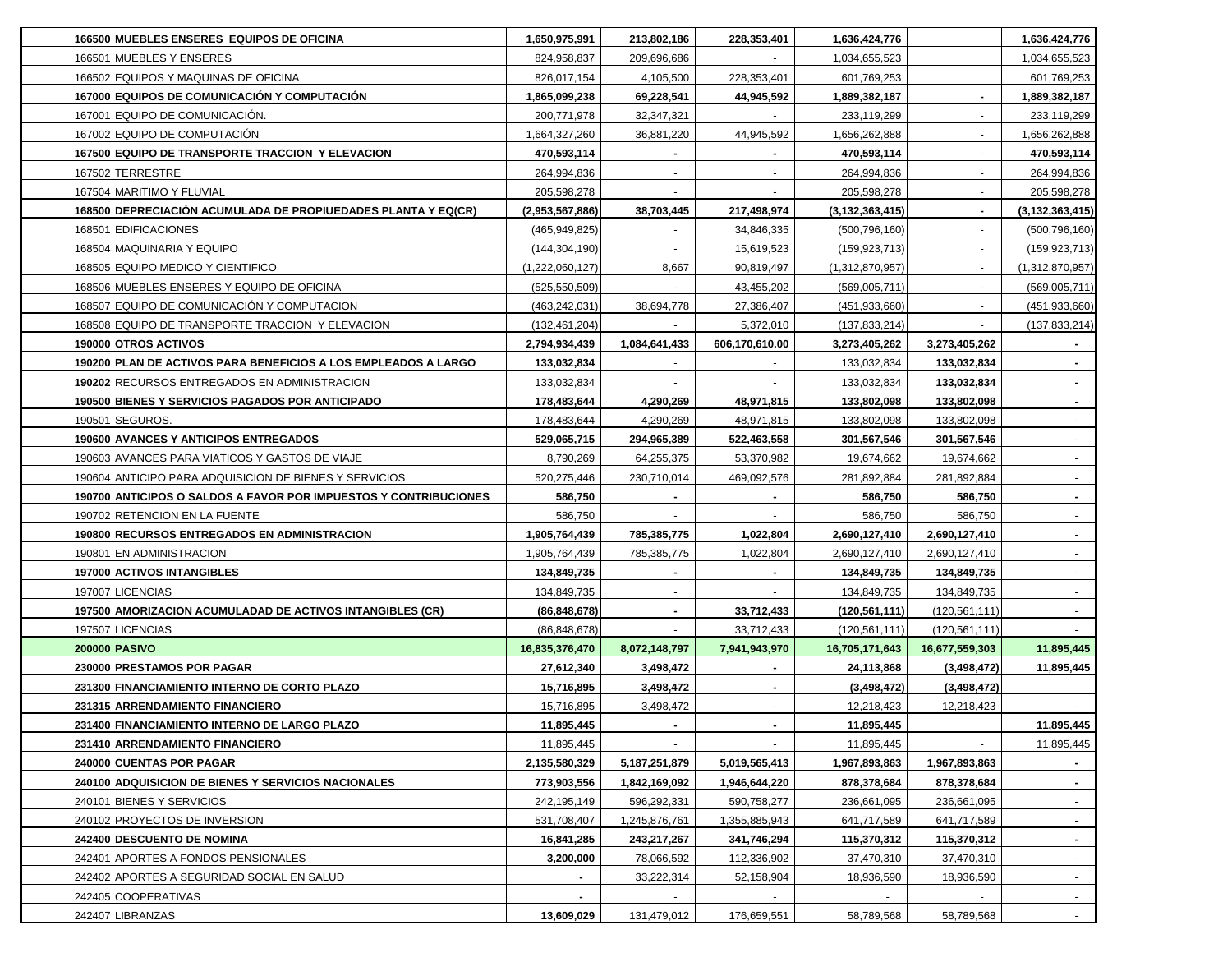| 242411 EMBARGOS JUDICIALES                               | 32,256         | 449,349       | 590,937       | 173,844        | 173,844        |                |
|----------------------------------------------------------|----------------|---------------|---------------|----------------|----------------|----------------|
| 243600 RETENCIÓN EN LA FUENTE E IMPUESTO DE TIMBRE       | 150,046,998    | 236,496,496   | 137,425,963   | 50,976,465     | 50,976,465     | $\sim$         |
| 243603 HONORARIOS                                        | 20,955,000     | 26,858,000    | 9,605,914     | 3,702,914      | 3,702,914      | $\sim$         |
| 243605 SERVICIOS                                         | 10,954,000     | 12,682,000    | 5,371,452     | 3,643,452      | 3,643,452      | $\sim$         |
| 243606 ARRENDAMIENTOS                                    | 308,000        | 875,000       | 856,657       | 289,657        | 289,657        | $\sim$         |
| 243607 ARRENDAMIENTOS                                    |                |               |               |                |                |                |
| 243608 COMPRAS                                           | 4,960,000      | 9,128,000     | 11,286,293    | 7,118,293      | 7,118,293      | $\sim$         |
| 243615 A EMPLEADOS ART 383 ET.                           | 34,424,000     | 68,855,000    | 56,926,127    | 22,495,127     | 22,495,127     |                |
| 243625 IMPUESTO A LAS VENTAS RETENIDO POR CONSIGNAR      | 10,580,000     | 16,018,000    | 7,015,743     | 1,577,743      | 1,577,743      | $\sim$         |
| 243627 RETENCION DE IMPUESTO DE INDUSTRIA Y COMERCIO POR | 15,593,000     | 19,225,000    | 8,256,103     | 4,624,103      | 4,624,103      |                |
| 243690 OTRAS RETENCIONES                                 | 52,272,998     | 82,855,496    | 38,107,674    | 7,525,176      | 7,525,176      |                |
| 244000 IMPUESTOS, CONTRIBUCIONES Y TASAS POR PAGAR       | 1,715,290      | 4,575,913     | 6,003,519     | 3,142,896      | 3,142,896      |                |
| 244014 CUOTA DE FISCALIZACION Y AUDITAJE                 |                |               |               |                |                |                |
| 244023 CONTRIBUCIONES                                    | 1,715,290      | 4,575,913     | 6,003,519     | 3,142,896      | 3,142,896      |                |
| 244500 IMPUESTO AL VALOR AGREGADO - IVA                  |                |               |               |                |                |                |
| 244502 VENTA DE SERVICIOS                                |                |               |               |                |                |                |
| 246000 CREDITOS JUDICIALES                               | 45,391,315     |               |               | 45,391,315     | 45,391,315     |                |
| 246002 SENTENCIAS                                        | 45,391,315     |               |               | 45,391,315     | 45,391,315     |                |
| 249000 OTRAS CUENTAS POR PAGAR                           | 1,147,681,885  | 2,860,793,111 | 2,587,745,417 | 874,634,191    | 874,634,191    |                |
| 249027 VIATICOS Y GASTOS DE VIAJE                        |                | 28,511,695    | 32,132,495    | 3,620,800      | 3,620,800      |                |
| 249028 SEGUROS                                           | 1,587          | 467,780       | 4,290,269     | 3,824,076      | 3,824,076      |                |
| 249040 SALDOS A FAVOR DE BENEFICIARIOS                   | 1,525,007      | 751,391,352   | 751,196,850   | 1,330,505      | 1,330,505      |                |
| 249050 APORTES AL ICBF Y SENA                            |                | 74,761,300    | 117,371,500   | 42,610,200     | 42,610,200     |                |
| 249051 SERVICIOS PUBLICOS                                | 15,995,955     | 77,469,420    | 72,501,302    | 11,027,837     | 11,027,837     |                |
| 249055 SERVICIOS                                         | 1,123,941,326  | 1,897,334,828 | 1,584,055,114 | 810,661,612    | 810,661,612    |                |
| 249058 ARRENDAMIENTO OPERATIVO                           | 6,218,010      | 30,856,736    | 26,197,887    | 1,559,161      | 1,559,161      | $\sim$         |
| 250000 BENEFICIOS A LOS EMPLEADOS                        | 240,205,849    | 1,304,094,049 | 1,715,420,760 | 651,532,560    | 651,532,560    | $\sim$         |
| 251100 BENEFICIOS A LOS EMPLEADOS A CORTO PLAZO          | 240,205,849    | 1,304,094,049 | 1,715,420,760 | 651,532,560    | 651,532,560    | $\sim$         |
| 251101 NOMINA POR PAGAR                                  |                | 1,093,333,443 | 1,093,333,443 |                |                | $\sim$         |
| 251102 CESANTIAS                                         | 2,963,889      | 2,963,889     | 73,042,462    | 73,042,462     | 73,042,462     | $\sim$         |
| 251103 INTERESES SOBRE CESANTIAS                         | 31,864,688     | 31,864,688    | 8,765,141     | 8,765,141      | 8,765,141      | $\sim$         |
| 251104 VACACIONES                                        | 88,166,151     |               | 81,347,298    | 169,513,449    | 169,513,449    | $\sim$         |
| 251105 PRIMA DE VACACIONES                               | 42,273,379     |               | 36,409,107    | 78,682,486     | 78,682,486     | $\sim$         |
| 251106 PRIMA DE SERVICIOS                                |                |               | 73,042,462    | 73,042,462     | 73,042,462     |                |
| 251107 PRIMA DE NAVIDAD                                  |                |               | 73,042,462    | 73,042,462     | 73,042,462     |                |
| 251109 BONIFICACIONES                                    |                |               |               |                |                |                |
| 251111 APORTES A RIESGOS LABORALES                       |                | 7,993,400     | 12,176,700    | 4,183,300      | 4,183,300      | $\sim$         |
| 251122 APORTES A FONDOS PENSIONALES-EMPLEADOR            | 74,937,742     | 97,350,783    | 153,441,039   | 131,027,998    | 131,027,998    |                |
| 251123 APORTES A SEGURIDAD SOCIAL EN SALUD-EMPLEADOR     |                | 70,587,846    | 110,820,646   | 40,232,800     | 40,232,800     | $\sim$         |
| 270000 PROVISIONES                                       | $\blacksquare$ | $\sim$        |               | $\blacksquare$ |                | $\sim$         |
| 270104 OBLIGACIONES FISCALES                             |                |               |               |                |                | $\sim$         |
| 290000 OTROS PASIVOS                                     | 14,431,977,952 | 1,577,304,397 | 1,206,957,797 | 14,061,631,352 | 14,061,631,352 | $\sim$         |
| 290100 AVANCES Y ANTICIPOS RECIBIDOS                     | 11,135,062     |               |               | 11,135,062     | 11,135,062     | $\sim$         |
| 290101 ANTICIPOS SOBRE VENTAS DE BIENES Y SERVICIOS      | 11,135,062     |               |               | 11,135,062     | 11,135,062     | $\blacksquare$ |
| 290200 RECURSOS RECIBIDOS EN ADMINISTRACION              | 14,420,842,890 | 1,577,304,397 | 1,206,957,797 | 14,050,496,290 | 14,050,496,290 |                |
| 290201 EN ADMINISTRACION                                 | 14,420,842,890 | 1,577,304,397 | 1,206,957,797 | 14,050,496,290 | 14,050,496,290 | $\sim$         |
| 299002 INGRESO DIFERIDO POR TRANSFERENCIAS CONDICIONADAS | $\sim$         |               |               | $\sim$         |                | $\sim$         |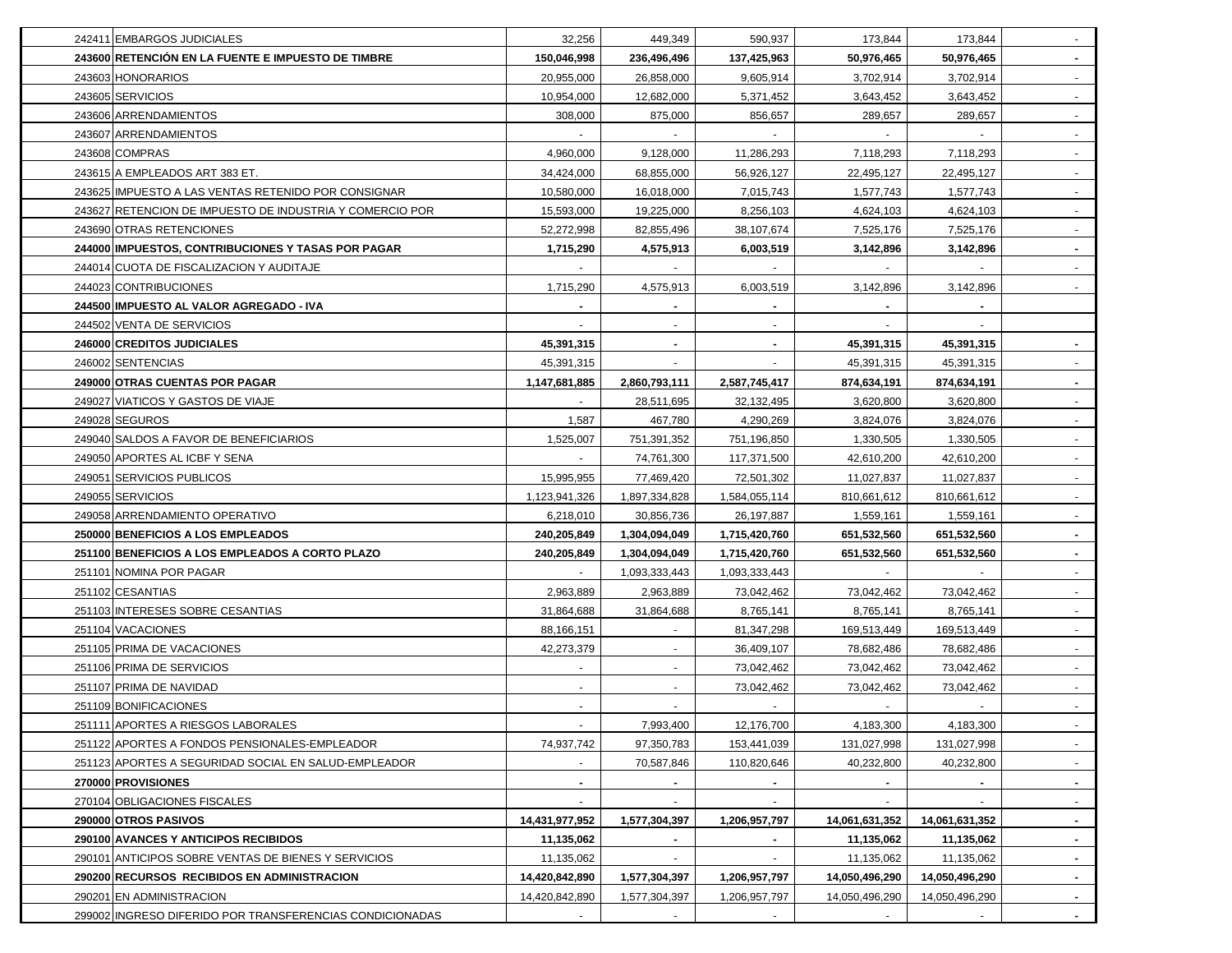| 300000 PATRIMONIO                                             | 20,120,751,971 | 1,610,293,779                | 1,610,293,779       | 20,120,751,971               | $\blacksquare$ | 21,731,045,750               |
|---------------------------------------------------------------|----------------|------------------------------|---------------------|------------------------------|----------------|------------------------------|
| 310000 PATRIMONIO DE LAS ENTIDADES DE GOBIERNO                | 20,120,751,971 | $\blacksquare$               | 1,610,293,779       | 21,731,045,750               | $\blacksquare$ | 21,731,045,750               |
| 310500 CAPITAL FISCAL                                         | 18,510,458,192 | $\overline{\phantom{a}}$     | 1,610,293,779       | 20,120,751,971               | $\blacksquare$ | 20,120,751,971               |
| 310506 CAPITAL FISCAL                                         | 18,510,458,192 |                              | 1,610,293,779       | 20,120,751,971               |                | 20,120,751,971               |
| 311000 RESULTADO DEL EJERCICIO                                | 1,610,293,779  | 1,610,293,779                |                     |                              |                |                              |
| 311001 EXCEDENTE DEL EJERCICIO                                | 1,610,293,779  | 1,610,293,779                |                     |                              |                |                              |
| 311002 DÉFICIT DEL EJERCICIO                                  |                |                              |                     |                              |                |                              |
| 400000 INGRESOS                                               |                |                              | 5,203,944,584       | 5,203,944,584                |                | 5,203,944,584                |
| 440000 TRANSFERENCIAS Y SUBVENCIONES                          |                |                              | 5,149,674,095       | 5,149,674,095                |                | 5,149,674,095                |
| 442800 OTRAS TRANSFERENCIAS                                   |                |                              | 5,149,674,095       | 5,149,674,095                |                | 5,149,674,095                |
| 442802 PARA PROYECTOS DE INVERSION                            |                |                              | 2,810,681,334       | 2,810,681,334                |                | 2,810,681,334                |
| 442803 PARA GASTOS DE FUNCIONAMIENTO                          |                |                              | 2,338,992,761       | 2,338,992,761                |                | 2,338,992,761                |
| 442807 BIENES RECIBOS SIN CONTRAPRESTACION                    | $\sim$         | $\blacksquare$               |                     |                              | $\sim$         |                              |
| 480000 OTROS INGRESOS                                         |                |                              | 54,270,489          | 54,270,489                   |                | 54,270,489                   |
| 480200 FINANCIEROS                                            |                |                              | 14,974,956          | 14,974,956                   |                | 14,974,956                   |
| 480201 INTERESES SOBRE DEPOSITOS EN INSTITUCIONES FINANCIERAS |                |                              | 14,724,907          | 14,724,907                   |                | 14,724,907                   |
| 480290 OTROS INGRESOS FINANCIEROS                             |                |                              | 250,049             | 250,049                      |                | 250,049                      |
| 480800 INGRESOS DIVERSOS                                      |                |                              | 39,295,533          | 39,295,533                   |                | 39,295,533                   |
| 480826 RECUPERACIONES                                         |                |                              | 8,667               | 8,667                        |                | 8,667                        |
| 480827 APROVECHAMIENTOS                                       |                |                              | 39,286,866          | 39,286,866                   |                | 39,286,866                   |
| 500000 GASTOS<br>510000 DE ADMINISTRACIÓN Y OPERACIÓN         |                | 3,613,306,568<br>982,231,609 | 44,800,937<br>1,520 | 3,568,505,631<br>982,230,089 |                | 3,568,505,631<br>982,230,089 |
| 510100 SUELDOS Y SALARIOS                                     |                | 449,855,736                  |                     | 449,855,736                  |                | 449,855,736                  |
| 510101 SUELDOS DEL PERSONAL                                   |                | 329,258,001                  |                     | 329,258,001                  | $\blacksquare$ | 329,258,001                  |
| 510103 HORAS EXTRAS Y FESTIVOS                                |                | 495,200                      |                     | 495,200                      |                | 495,200                      |
| 510123 AUXILIO DE TRANSPORTE                                  |                | 2,235,534                    | $\sim$              | 2,235,534                    |                | 2,235,534                    |
| 510145 SALARIO INTEGRAL                                       |                | 117,867,001                  |                     | 117,867,001                  |                | 117,867,001                  |
| 510200 CONTRIBUCIONES IMPUTADAS                               |                |                              |                     |                              |                |                              |
| 510201 INCAPACIDADES                                          |                |                              | $\sim$              |                              |                |                              |
| 510203 INDEMNIZACIONES                                        |                |                              |                     |                              |                |                              |
| 510204 GASTOS MEDICOS Y DROGAS                                |                |                              |                     |                              |                |                              |
| 510300 CONTRIBUCIONES EFECTIVAS                               |                | 104,329,594                  | 1,205               | 104,328,389                  | $\blacksquare$ | 104,328,389                  |
| 510302 APORTES CAJA DE COMPENSACIÓN                           |                | 16,574,600                   | $\sim$              | 16,574,600                   | $\blacksquare$ | 16,574,600                   |
| 510303 APORTES A SEGURIDAD SOCIAL                             |                | 35,229,388                   | 60                  | 35,229,328                   | $\blacksquare$ | 35,229,328                   |
| 510305 RIESGOS PROFESIONALES                                  |                | 2.794.500                    | $\sim$              | 2,794,500                    | $\blacksquare$ | 2,794,500                    |
| 510307 COTIZACIÓN DEL RÉGIMEN DE AHORRO INDIVIDUAL            |                | 49,731,106                   | 1,145               | 49,729,961                   | $\blacksquare$ | 49,729,961                   |
| 510400 APORTES SOBRE LA NOMINA                                |                | 64,384,000                   |                     | 64,384,000                   |                | 64,384,000                   |
| 510401 APORTES AL ICBF                                        |                | 38,628,200                   | $\sim$              | 38,628,200                   | $\blacksquare$ | 38,628,200                   |
| 510402 APORTES AL SENA                                        |                | 25,755,800                   | $\blacksquare$      | 25,755,800                   |                | 25,755,800                   |
| 510700 PRESTACIONES SOCIALES                                  |                | 120,242,869                  |                     | 120,242,869                  |                | 120,242,869                  |
| 510701 VACACIONES                                             |                | 24,866,124                   | $\sim$              | 24,866,124                   |                | 24,866,124                   |
| 510702 CESANTIAS                                              |                | 26,355,624                   | $\blacksquare$      | 26,355,624                   |                | 26,355,624                   |
| 510703 INTERESES A LAS CESANTIAS                              |                | 3,162,697                    |                     | 3,162,697                    |                | 3,162,697                    |
| 510704 PRIMA DE VACACIONES                                    |                | 13,147,176                   |                     | 13,147,176                   |                | 13,147,176                   |
| 510706 PRIMA DE SERVICIOS                                     |                | 26,355,624                   | $\sim$              | 26,355,624                   | $\blacksquare$ | 26,355,624                   |
| 510790 OTRAS PRIMAS                                           |                | 26,355,624                   | $\sim$              | 26,355,624                   |                | 26,355,624                   |
| 510800 GASTOS DE PERSONAL DIVERSOS                            |                | 343,485                      | $\blacksquare$      | 343,485                      |                | 343,485                      |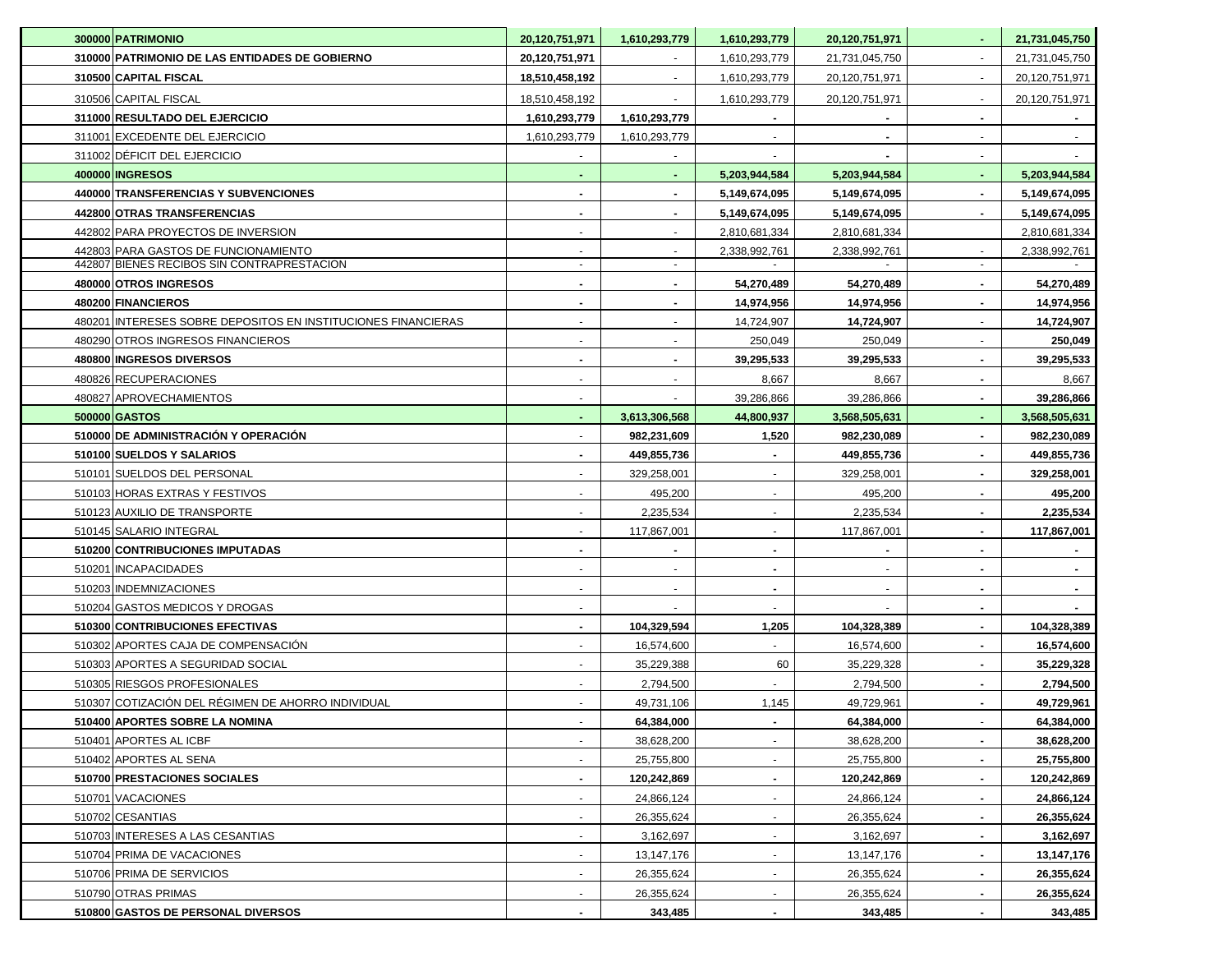| 510804 DOTACION Y SUMNISTRO A TRABAJADORES                     |        |                | $\sim$                   |             |                |             |
|----------------------------------------------------------------|--------|----------------|--------------------------|-------------|----------------|-------------|
| 510807 GASTOS DE VIAJE                                         |        | $\blacksquare$ | $\sim$                   | $\sim$      | $\blacksquare$ |             |
| 510810 VIATICOS                                                |        | 343,485        | $\sim$                   | 343,485     | $\blacksquare$ | 343,485     |
| 511100 GENERALES                                               |        | 209,317,222    | $\blacksquare$           | 209,317,222 | $\blacksquare$ | 209,317,222 |
| 511113 VIGILANCIA Y SEGURIDAD                                  |        | 69,146,362     | $\sim$                   | 69,146,362  |                | 69,146,362  |
| 511114 MATERIALES Y SUMINISTROS                                |        | 3,505,300      |                          | 3,505,300   |                | 3,505,300   |
| 511115 MANTENIMIENTO                                           |        | 3,986,713      |                          | 3,986,713   |                | 3,986,713   |
| 511116 REPARACION                                              |        |                |                          |             |                |             |
| 511117 SERVICIOS PÚBLICOS                                      |        | 2,723,888      |                          | 2,723,888   |                | 2,723,888   |
| 511118 ARRENDAMIENTO OPERATIVO                                 |        | 26,228,900     | $\sim$                   | 26,228,900  |                | 26,228,900  |
| 511119 VIATICOS Y GASTOS DE VIAJE                              |        |                |                          |             |                |             |
| 511121 IMPRESOS, PUBLICACIONES, SUSCRIPCIONES Y AFILIACIONES   |        |                | $\overline{\phantom{a}}$ |             |                |             |
| 511122 FOTOCOPIAS                                              |        | 108,000        | $\sim$                   | 108,000     |                | 108,000     |
| 511123 COMUNICACIONES Y TRANSPORTE                             |        | 12,958,954     | $\sim$                   | 12,958,954  |                | 12,958,954  |
| 511125 SEGUROS GENERALES                                       |        | 691,554        | $\sim$                   | 691,554     |                | 691,554     |
| 511127 PROMOCION Y DIVULGACION                                 |        |                |                          |             |                |             |
| 511146 COMBUSTIBLES Y LUBRICANTES                              |        | 1,512,130      |                          | 1,512,130   |                | 1,512,130   |
| 511149 SERVICIOS DE ASEO Y CAFETERIA                           |        | 51,779,812     |                          | 51,779,812  |                | 51,779,812  |
| 511155 ELEMENTOS DE ASEO Y CAFETERIA                           |        | 3,477,062      |                          | 3,477,062   |                | 3,477,062   |
| 511164 GASTOS LEGALES                                          |        | 230,700        | $\sim$                   | 230,700     |                | 230,700     |
| 511165 INTANGIBLES                                             |        | 819,718        |                          | 819,718     |                | 819,718     |
| 511166 COSTAS PROCESALES                                       |        |                | $\overline{\phantom{a}}$ |             |                |             |
| 511174 ASIGNACION DE BIENES Y SERVICIOS                        |        | 2,475,700      | $\sim$                   | 2,475,700   |                | 2,475,700   |
| 511180 SERVICIOS                                               |        | 29,672,429     | $\sim$                   | 29,672,429  |                | 29,672,429  |
| 511190 OTROS GASTOS GENERALES                                  |        |                | $\sim$                   |             | $\blacksquare$ |             |
| 512000 IMPUESTOS, CONTRIBUCIONES Y TASAS                       |        | 33,758,703     | 315                      | 33,758,388  | $\blacksquare$ | 33,758,388  |
| 512001 PREDIAL UNIFICADO                                       |        | 26,010,594     | $\sim$                   | 26,010,594  | $\blacksquare$ | 26,010,594  |
| 512002 CUOTA DE FISCALIZACION Y AUDITAJE                       |        |                | $\sim$                   |             |                |             |
| 512011 IMPUESTO VEHICULOS AUTOMOTORES                          |        | 5,178,700      | $\sim$                   | 5,178,700   | $\blacksquare$ | 5,178,700   |
| 512017 INTERESES DE MORA                                       |        |                | $\sim$                   |             |                |             |
| 512024 GRAVAMEN A LAS TRANSACCIONES FINANCIERAS                |        | 2,569,409      | 315                      | 2,569,094   |                | 2,569,094   |
| 512090 OTROS IMPUESTOS                                         |        |                | $\sim$                   |             |                |             |
| 530000 DETERIORO, DEPRECIACIONES, AMORTIZACIONES Y PROVISIONES |        | 165,275,005    | $\blacksquare$           | 165,275,005 |                | 165,275,005 |
| 534600 DETERIORO DE INVERSIONES                                |        | 60,811         |                          | 60,811      |                | 60,811      |
| 534601 INVERSIONES DE ADMON, LIQUIDEZ, VLOR MERCADO, CAMBIOS   |        | 60,811         |                          | 60,811      |                | 60,811      |
| 534700 DETERIORO DE CUENTAS POR COBRAR                         |        |                | $\sim$                   |             |                |             |
| 534790 OTRAS CUENTAS POR COBRAR                                | $\sim$ |                | $\sim$                   |             | $\sim$         |             |
| 536000 DEPRECIACION DE PROPIEDAD, PLANTA Y EQUIPO              |        | 132,364,510    | $\sim$                   | 132,364,510 | $\blacksquare$ | 132,364,510 |
| 536001 EDIFICACIONES                                           |        | 34,846,335     | $\sim$                   | 34,846,335  | $\blacksquare$ | 34,846,335  |
| 536004 MAQUINARIA Y EQUIPO                                     |        | 3,463,101      | $\overline{\phantom{a}}$ | 3,463,101   | $\blacksquare$ | 3,463,101   |
| 536005 EQUIPO MEDICO Y CIENTIFICO                              |        | 45,734,934     |                          | 45,734,934  |                | 45,734,934  |
| 536006 MUEBLES ENSERES Y EQUIPO OFICINA                        |        | 15,561,723     | $\sim$                   | 15,561,723  |                | 15,561,723  |
| 536007 EQUIPOS DE COMUNICACIÓN Y COMPUTACIÓN                   |        | 27,386,407     |                          | 27,386,407  |                | 27,386,407  |
| 536008 EQUIPOS DE TRANSPORTE, TRACCION Y ELEVACION             |        | 5,372,010      | $\sim$                   | 5,372,010   |                | 5,372,010   |
| 536600 AMORTIZACION DE ACTIVOS                                 |        | 32,849,684     | $\blacksquare$           | 32,849,684  |                | 32,849,684  |
| 536605 LICENCIAS                                               |        | 32,849,684     | $\sim$                   | 32,849,684  |                | 32,849,684  |
| 537300 PROVISIONES DIVERSAS                                    |        | $\blacksquare$ |                          | $\sim$      |                |             |